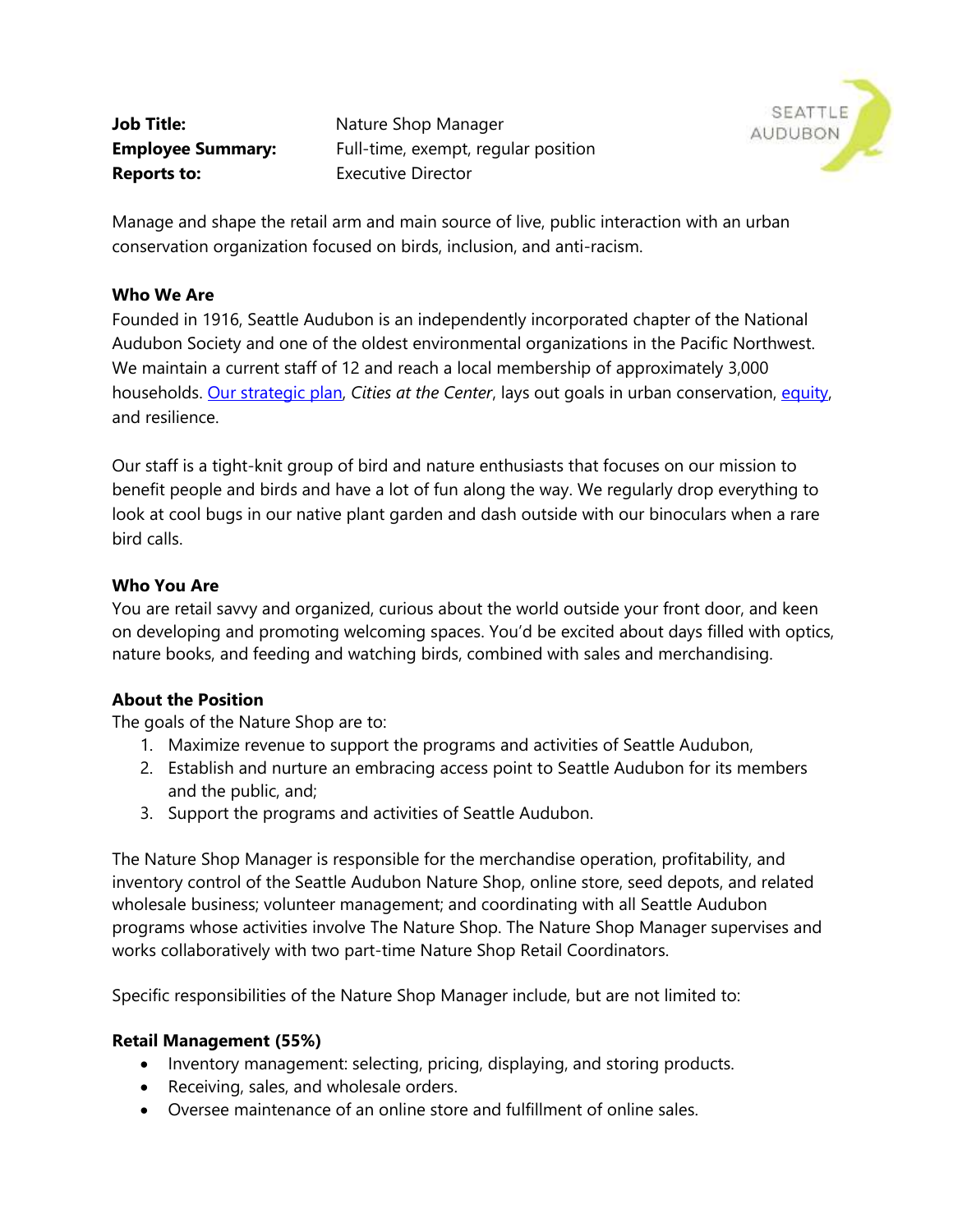• Maintain all systems – point-of-sale, credit card processing, backend documentation

## **Volunteer Management (10%)**

• Onboard, train, support, schedule, and evaluate Nature Shop volunteers.

### **Marketing and Outreach (10%)**

- Advertising, publicizing, and marketing the Nature Shop.
- Organizing on- and off-site events.

### **Organization Related (25%)**

- Input on physical improvements to the Nature Shop and the surrounding garden.
- Collaborate with program staff on Nature Shop related activities and administer Seattle Audubon Field Trips, Classes, and Education Kits.
- Apply inclusive and anti-racist learning, best practices, and resources to all aspects of The Nature Shop.

### **Requirements**

This position is based at Seattle Audubon's Center & Nature Shop in northeast Seattle, in a highly collaborative work environment. Occasional evening, weekend, and off-site work will be required.

- Must be able to regularly lift 60 pounds, climb stairs, and spend considerable time standing.
- Familiarity with Windows-based computer operating systems and Microsoft Office Applications.
- Retail experience, 2-3 years minimum.
- Supervisory experience.
- Appreciation of nature.

# **Salary & Benefits**

The expected salary range for this position is between \$50,000 - \$55,000 per year, commensurate with experience. Seattle Audubon also prides itself on being a family- and petfriendly workplace, and encourages a healthy work-life balance among employees.

We offer a competitive benefits package, including:

- medical insurance
- dental insurance
- vision insurance
- life insurance
- socially responsible retirement plan with 3% matching (after one year)
- accrual of up to 14 vacation days in first year
- 13 annual holidays